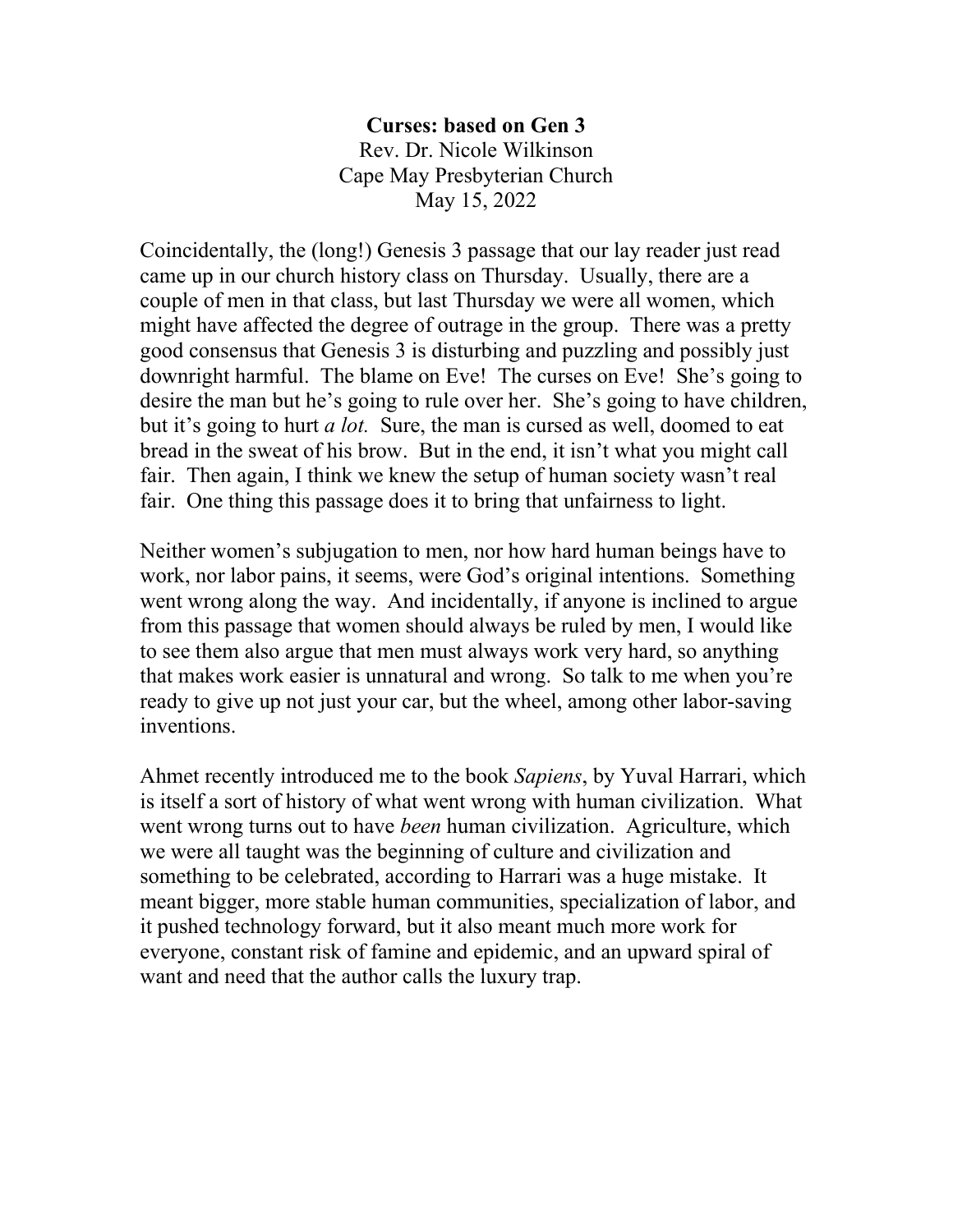Sapiens is a pretty depressing book, actually.<sup>[1](#page-1-0)</sup> What went wrong went wrong very early and as far as I could read, which since it was so depressing was not that far, what went wrong is pretty much irreversible.

In Genesis, what went wrong was that human beings disobeyed God. We wanted more—more knowledge, more to eat. Not that different from the story that Harrari tells. In Genesis, though, all the hardship of the human condition comes from punishments, or consequences, meted out by God; so essentially the hard parts of being human are a curse.

That in itself rankles. We're cursed. Talk about depressing—it sounds like we're doomed. When Jesus wishes woes on the rich and comfortable, also a kind of cursing them, it seems as though he is telling their terrible fortune. It sounds to us like he's not so much urging them to change their ways as describing their impending punishment. For your sins, you will be hungry, you will weep. We have to remind ourselves, there is a choice in here somewhere. We don't have to stay rich and insulated, fat and happy, and cursed.

After all, if the curses in Gen 3 were meant to be permanent, shouldn't scripture just stop right here? We get to Genesis 3, get kicked out of paradise, the end. You're on your own human beings, good luck.

Conversely, if Eve hadn't had her conversation with the snake, what else would there have been to say? The happy ending would have come right at the beginning, so no real story. People and the animals and creation existed, forever—no death, no struggle, no pain, and no one knew much of anything, the end.

Scripture *doesn't* end there, of course—either happy in human ignorance or despairing of their ability to handle knowledge. Even as God is kicking the human beings out of the garden, he's making them clothes to wear, apparently by hand. God's care extends beyond the place where human beings lived in harmony with creation, beyond the place where they think for themselves and make stupid mistakes. God seems still to be hoping for the people to figure all this out, still dreaming that a happy ending can be found,

<span id="page-1-0"></span> $1$  Two different people who heard this sermon said they didn't find the book depressing at all, so maybe it's just me!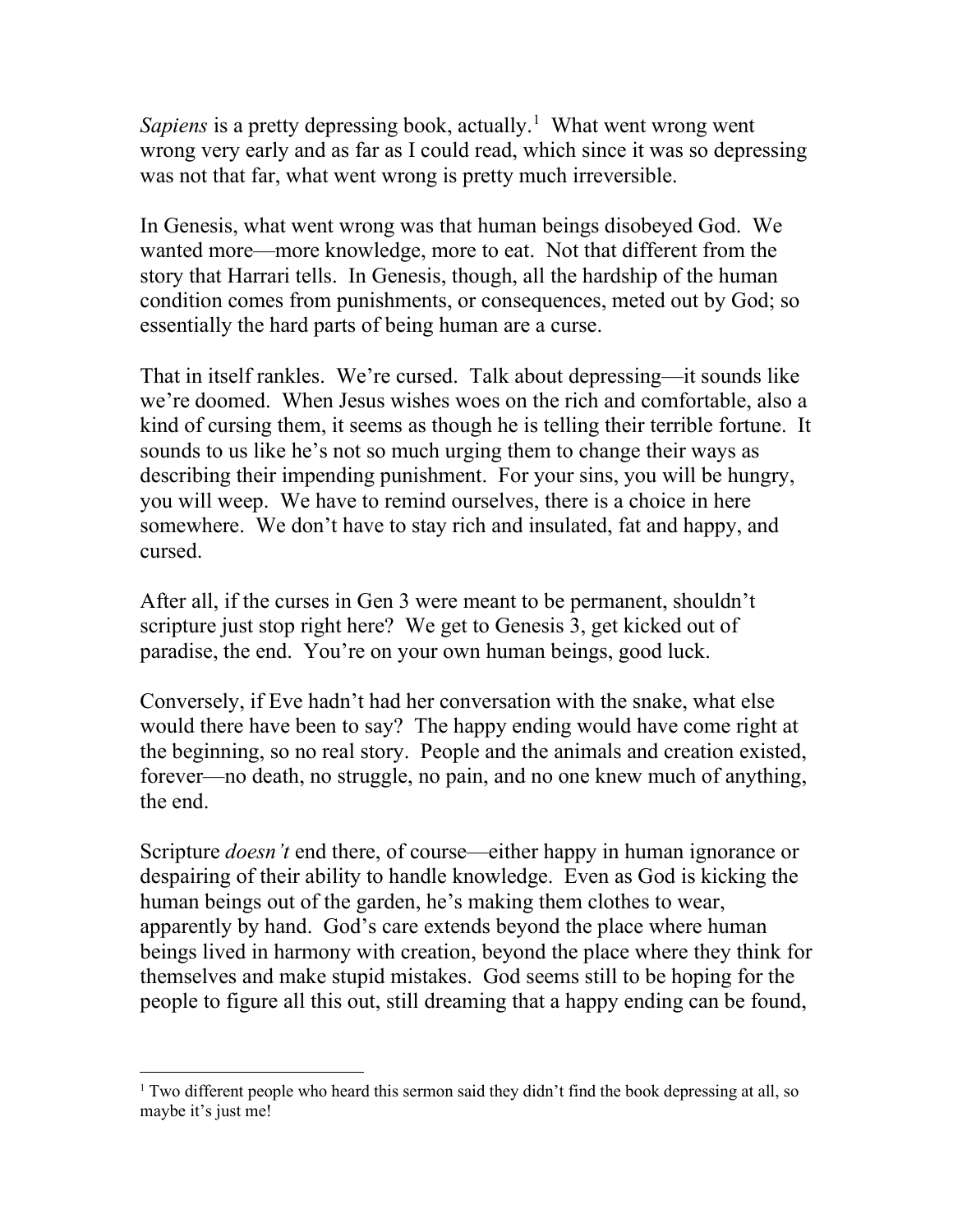even now, after all the millennia of human struggle and arrogance and mistakes.

One thing we can see in this very rich story, one thing among so many others is this: Evil isn't an individual thing. It takes more than just the bad idea popping into one person's brain. It takes conversation and permission. The snake tells Eve, "Go ahead, do it." And she says, "you know, I think I will." God told her not to and she didn't; the snake told her to, and she did. Apparently she'll listen to anyone! And Adam's the same way. In fact, unlike Eve, Adam doesn't even think twice about it when he's offered the fruit, although he's been standing there listening to this whole weird conversation with the snake. *And she gave some to her husband and he said, "Oh thanks, I'm starving."* These people are not differentiating between the authority of God and the authority of God's creatures. And they're not differentiating between the Truth and what's only sort of true.

Even truly unbalanced people, people consumed by fear of other races, fear of the stranger, people who are drawn to violence and bloodshed—even people who are deeply disturbed still look for permission. The person who just shot 13 people in Buffalo was encouraged, inspired, permitted to do so by the writings and actions of previous shooters—the people who killed churchgoers in Charlottesville, worshippers at the Tree of Life Synagogue in Pittsburgh, Muslims at a mosque in Christchurch, New Zealand.

We need to notice a few things in this horrible news. First, note the interfaith nature of this series of killings—Muslims, Christians, Jews, each targeted in turn, each seen by some man as invader and other and target. Second, note the clear connection between that fear of the immigrant, fear of the person of another faith or of another race—note the connection between that fear and the killing. The fear of our neighbors is itself a lethal weapon, it is a loaded gun lying around the house.

But note most importantly that extremists need permission to do the wrong thing. They need to be fed the kind of half-truths that the snake feeds the human beings.

Because in this story, the snake generally tells the truth. It's just a narrow kind of truth. He tells the human beings that they won't die, but forgets to add that they will be utterly alienated from themselves and God. He tells them they'll know good and evil, but doesn't say that now there will be